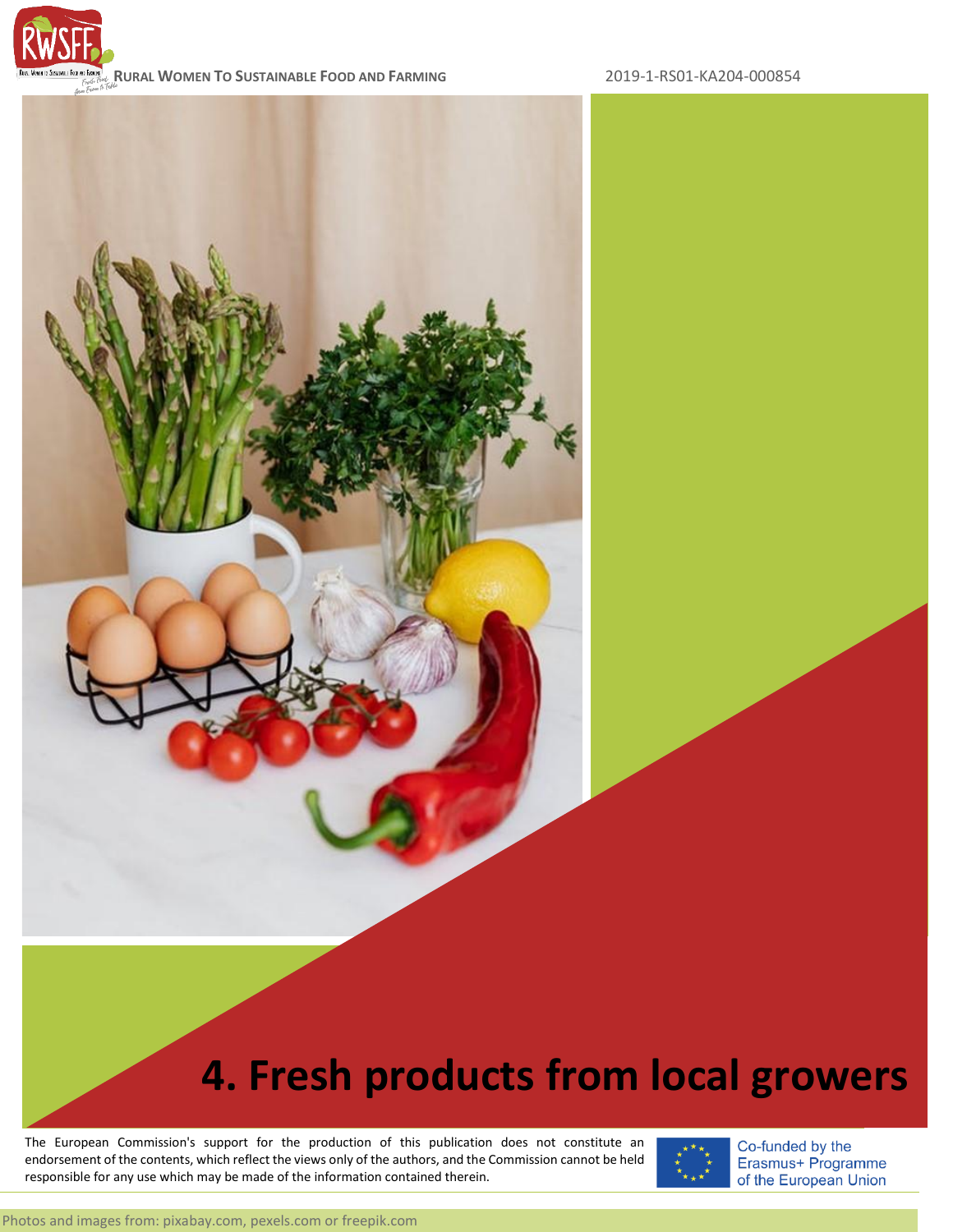# Unit 4. Fresh products from local growers

A sustainable increase in demand for locally grown food lies in the desire of consumers to seek more transparency and connectivity with their food source. Interest in seeking nutritious, variety, fresh produce is primarily driven by concerns for one's health. Also, the growing desire for high quality, authenticity, care for the environment and willingness to invest in one's community stimulates a revival of interest in buying food near the house and products of known origin. People who explore rural cultures as visitors from other areas or countries are also interested in delicious local fare. There are many links between food, tourism and the environment that drive the demand for locally grown food.

Customers seeking local food, both current and prospective, care and want to stay informed about farm happenings and to know the farm story and feel part of its success. Traditional methods or typical recipes also reinforce messages of origin and the reputation of local products. These require investment by the farmer in branding, packaging and telling one's farm story. If not, the market edge of local food is lost.

The process involves expanding local food and selling to the broader market using the same principles of relationships and origins. Consumer demand for local produce drives institutional procurement and wholesale buyers' interests. Grocery stores also appreciate branded labels with farm logos that indicate locally grown products. A bag of potatoes branded with a farm's logo is a more valuable product on a grocery store stall than generic potato sacks that could have come from anywhere. A chef or restaurant may not care what the sack looks like, but they will want to know who the farm that grew potatoes is and to know the farm's story, so they can pass it on to their customers through the menu or otherwise. Thus, the principle behind local food is to emphasise that distinctive, offering the consumer a product that reflects the understanding of being locally provided.

Access to local food and the growth in consumption of foods produced close to home can be sustained by creating closer links between these areas and working together. Farmers can explore varying pathways to access these markets, highlighting the growing desire for fresher, higher quality food and the usefulness of local supply for the local economy. Many food producers can use farmers' markets, on-farm shops or specialised retail outlets as a starting point to access wider markets such as multiple retailers and food services, both in the public sector such as schools, hospitals, prisons and other institutions and in the private sector including hotels and restaurants.

Strengthening the Local Food Economy is reflected in stimulating consumers to look for local products, especially those from sustainable production systems and facilitating producers to respond to this demand, thereby helping to address local supply chain issues. Many small farms, working together, create a dynamic and powerful local food system ensuring everyone's success. In doing so, in a just and sustainable food system, fresh, healthy local food should be available to everyone.

### **Fresh Local Food for Everyone**

**Question**: How to Build the Value Chain to Provide more Fresh, Local, Sustainable Food?

Questions that can help for further thinking:

 $\rightarrow$  What types of food to make more accessible to the community?

(Producers of local Agri Products, types of farming production and operations, and species of locally grown food)

 $\rightarrow$  What should be involved in conveying awareness-raising messages to encourage a shift towards greater demand for local fresh food?

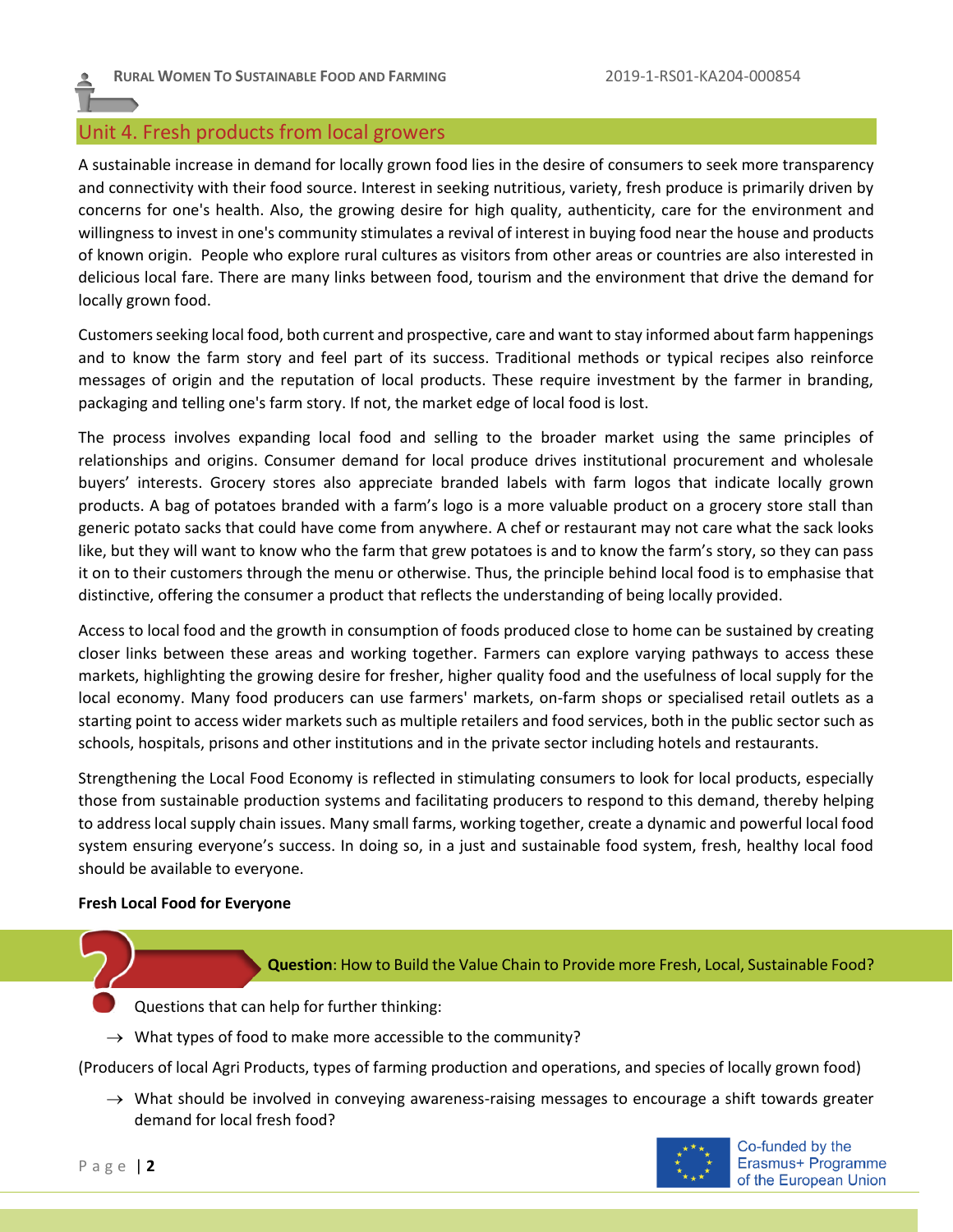**Increasing the Availability of Locally Grown Food - four key pillars:**



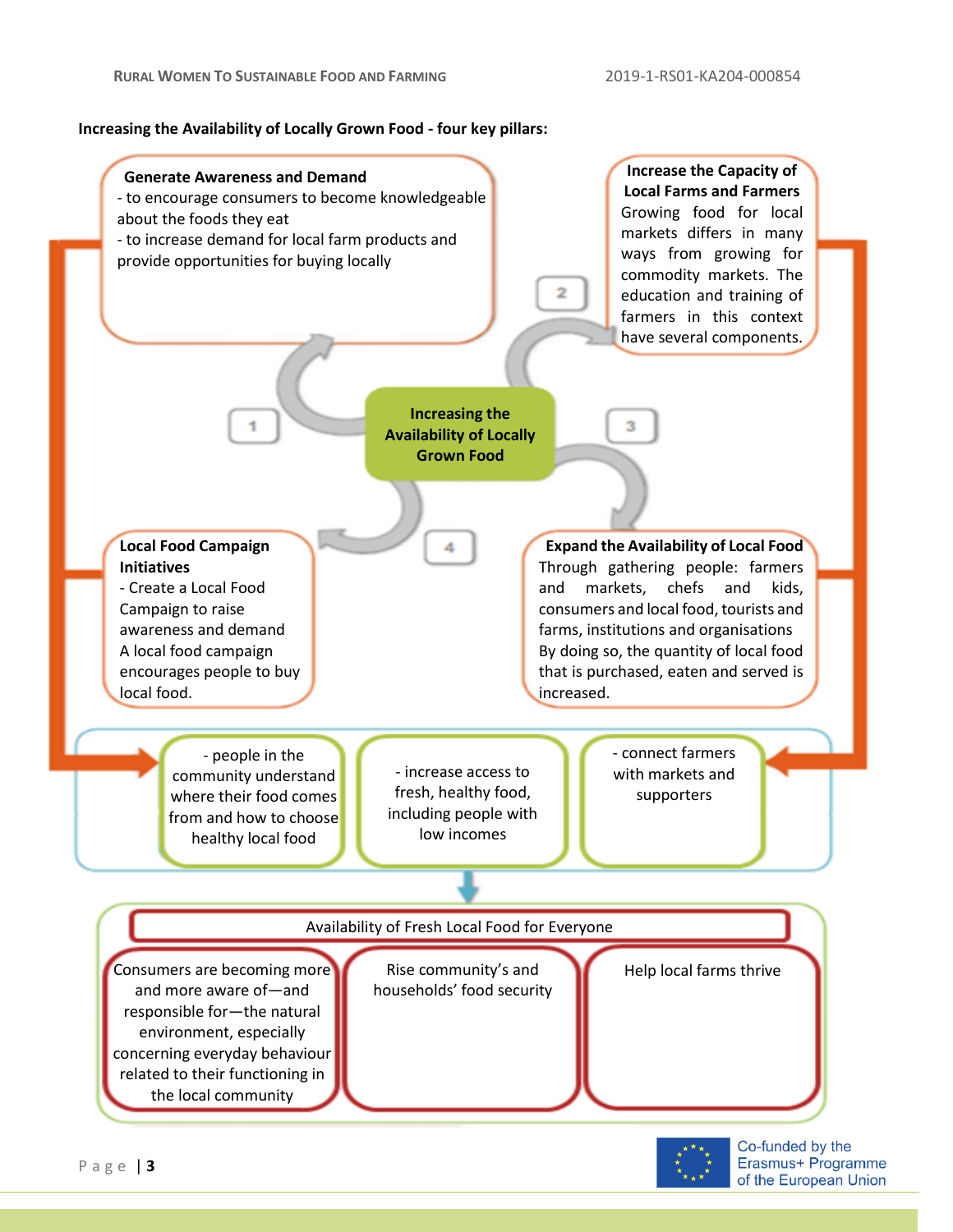### *Generate Awareness and Demand*

**Demand for local** can only be met if consumers can find and identify local products.

According to food perception surveys, an overwhelming majority of people are willing to buy locally-produced food. On the other hand, consumers do not tend to actively source locally produced food in supermarkets. Especially if they are not recognisable, clearly labelled or certified as locally-grown or organic and placed at eye-level on shelves. So, if people are cannot identify local produce when buying groceries, their intentions to consume local products may not translate into actual consumption.

 $\rightarrow$  Hence, to compete effectively, local food must be identified in the marketplace.

Sometimes the problem of low demand for local products can be attributed to the fact that local farmers do not grow the types of vegetables that the majority of the population consumes on a daily basis. Overall, it is of utmost importance that farmers "match the demand for local produce with supply" instead of over-producing vegetables that not enough people like to eat.

Despite the general trend of increasing customer interest in locally grown food, there are areas where the lack of popular demand for local produce presents an issue. The lack of demand for local produce undermines the capability of local farmers to sell their products and reach critical mass. Without sufficient consumers "buying locally", there could be a surplus in production and subsequently farmers operating at a loss and more food wastage. If local food producers are to attain critical mass and break-even without further government support, it is crucial to address the problem of low local demand. After all, supply-side efforts will not be efficient if there are no consumers to drive the sustainable growth in local food production.

 $\rightarrow$  Creating awareness strengthens the local food system and increases the demand for fresh, healthy food.

**Awareness-raising** leads to fresh products from local growers arriving on consumers 'plates, strengthening a local food system that is convenient for both farmers and consumers. It helps customers learn the value of local food and connect with local producers. Greater consumer awareness of the benefits of local food and a passion for wholesome produces of fully traceable origins creates increased demand for locally grown food.

 $\rightarrow$  Featuring and offering fresh local foods and farm-related educational programming improves public health and sustains farms.

These programs include services such as the distribution of local food guides and support for sourcing local foods, as well as educational programs such as cooking classes, wellness programs, field trips, marketing, and promotions.

 $\rightarrow$  Increasing public awareness and generating further demand from individual consumers, taking into account consumer feedback.

If consumers enjoy their 'eating local' experience, they might choose to 'buy locally' in the future as well.

 $\rightarrow$  Awareness-raising can further help to rebuild the bond between consumers and food growers and, likewise, to maintain that connection throughout the year.

Finally, within the context of the Local Food System, farmers and buyers must be appropriately matched and aligned. The appropriateness of this connection is crucial to ensure the sustainability of the relationships. In this regard, it is important to develop relationships with local buyers and vice versa. In the Local Food System, these relationships are closer, longer-lasting and stronger. It is especially true for forms of direct sales.

**TIPS** to provoke attention and demand; it is essential:

 $\checkmark$  to create awareness of product availability and seasonality

 $\checkmark$  to include tips for growers, farmers markets locations and highlight the seasonal availability of local food to help make the farm to plate path as smooth as possible

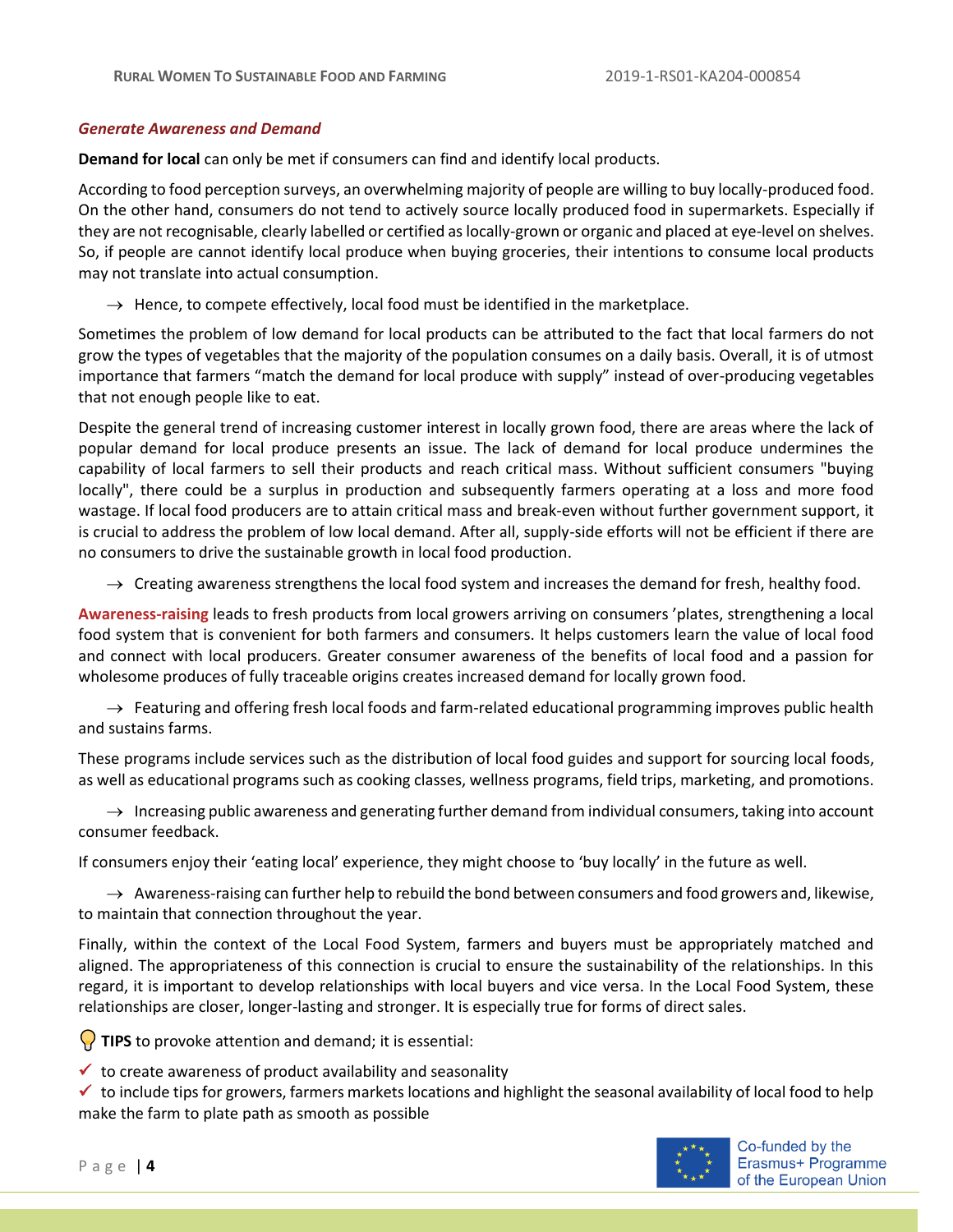$\checkmark$  to encourage people to think locally, buy locally and support local businesses

 $\checkmark$  to communicate the impact of food choices on health, the economy and the environment, which is pivotal to sparking changes in consumers behaviour

 $\checkmark$  to use every opportunity to boost public awareness of the local food ecosystem

 $\checkmark$  that local-grown produce in supermarkets and retailers be labelled as such (including the producer's name), allowing consumers to know exactly where their food comes from

Other supporting models to further encourage demand for local produce includes:

- $\checkmark$  adjusting the curriculum in primary and secondary schools to include local food story
- $\checkmark$  continuing financial support to local producers to increase productivity

✓ developing government-supported platforms to encourage partnerships between local food producers and institutions (public procurement of food)

# *Increasing the Capacity of Local Farms and Farmers*

To meet the growth of demand for local food, capacity building of the producers and processors is necessary. It includes providing them with the necessary support and advice to help them grow and thrive by seizing advantage of new opportunities and markets.

Increasing the Capacity of Local Farms and Farmers to raise the availability of Locally Grown Food involves the need for skills and support for farmers.

Farmers need:

- technical support and information related to the cultivation of new crops or use of sustainable growing practices, which are generally more important in local markets

- information, knowledge and skills on packaging requirements, quality standards, delivery parameters, etc.

 $\rightarrow$  Farmers need to know standards for different types of local market outlets; packaging, labelling, food safety certification, distribution, quality standards, traceback standards, etc.

- skills or assistance related to marketing farm products locally, alternative routes to the market and marketing best practices

 $\rightarrow$  In this context, business and market planning, farm branding and promotion, customer engagement, salesmanship strategies, etc. – are critical skills for producers to effectively diversify their businesses and market their farm's products in local markets.

- information specific to each type of local market (i.e., retail, restaurant, institutional)

- knowledge and skills on how to communicate in direct sales or with large-scale buyers

 $\rightarrow$  Farmers need help in developing business relationships with local buyers and vice versa.

- increase local farmers understanding and awareness about different parts of the food supply chain and various ways of working together throughout the supply chain, including strengthening links between primary producers and other food industry sectors

# *Expand the Availability of Local Food*

Farmers should choose the most appropriate and viable strategies to expand the availability of local food in a defined area, including the formulation of plans to bring local food and farms into restaurants, schools and hospitals.

Directly linking farms with businesses and institutions in the community can be a vital part of building a stronger, more sustainable Local Food Economy. It involves setting up programs such as Farm-to-Restaurants (Farm-to-Chef), Farm-to-Institution (school, hospital, prisons) and including other public bodies aimed at enhancing local production and local gastronomic traditions and culture.

Farm-to-Restaurant or Farm-to-Institution programs can foster mutually beneficial connections between farmers and communities through an increased focus on the origin of food offered during meals.

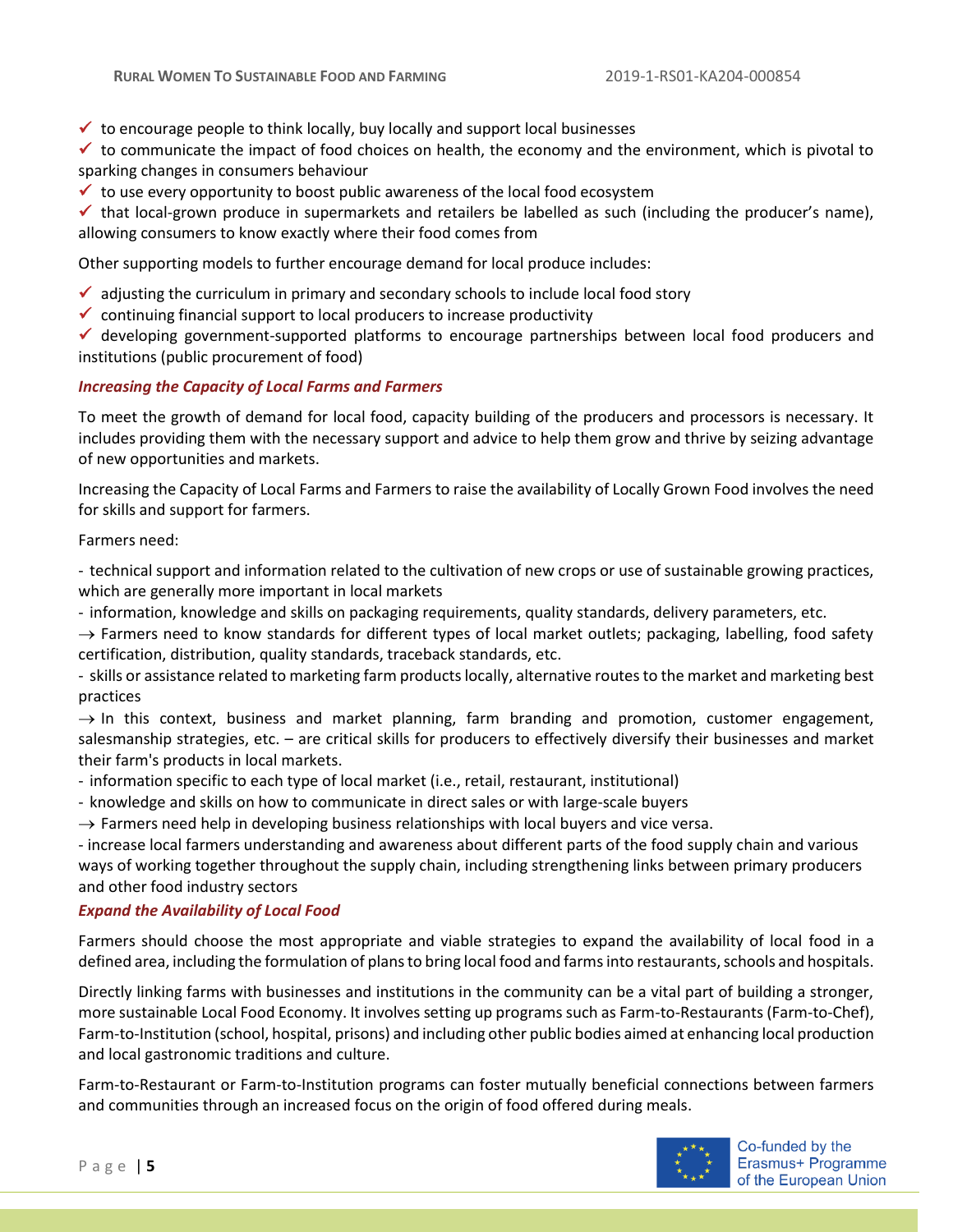**Farm-to-Restaurant** promotes serving local food at restaurants through supplying their kitchen directly from local farms and emphasising a direct relationship between a farm and a restaurant. The offer of local food can attract customers, highlighting the local provenience and typicality of prepared food, along with local recipes, values, traditions and habits – as a part of the heritage and historical memory of the local community.

### **Farm-to-Institutions**

Institutions, such as hospitals, schools or prisons, have the potential to serve as community role models for proactive healthy choices. Featuring fresh local food in school meals or cafeterias and offering educational programs related to food and farm sustains farms and improves public health.

**Farm-to-School** programs can provide students and teachers with healthy nutrition and learning opportunities to know where their food comes from (building student food literacy). Schools, colleges, and universities represent a largely untapped opportunity to strengthen the market for farmers and increase access to locally grown, highquality foods for young people.

Incorporating locally grown food into school meals and focusing on fresher, healthier food in schools is an excellent opportunity for local producers and students. The program of serving local food in schools can expand its capabilities by organising farm field trips, experiential nutrition education, school gardens, including working with farmers, educators and the community. So, Farm-to-School programs can cultivate mutually beneficial relationships and create dynamic, wellness-focused learning environments for learners.



**TIPS** Farm-to-School

Connect local food producers with cafeterias to increase opportunities to sell local food to schools and provide healthier choices for students

Curriculum Connection — for example, provides teacher training and an integrated curriculum that brings fresh food, school gardens into the classroom

Teacher's Guide — create a teacher's guide that lists local farms able to accommodate school field trips

Fresh Food Calendar — highlights various local products available in the cafeteria throughout the calendar year and provides advice and training on preparing local food for school canteen staff

Farm-to-School Cooking Conference — to connect local chefs with teachers for cooking demonstrations and training for classroom learning applications

**Farm-to-Hospital** programs can offer a range of hospital nutrition services and benefits patients and staff.

These initiatives are a way to introduce new market opportunities for local producers – the food chain from 'the field to patient tray'. Also, programs such as these can offer a range of services and benefits to the broader community. Involving local food and educating the community on the health benefits of eating fresh produce allows the county to expand its support network by re-emphasising lessons to the community as a whole.

# **TIPS – critical success factors**

- ✓ Market information and understanding of customer and end-consumer requirements
- ✓ Product lists, contact information and cross-referencing index make it easier for growers and buyers to form mutually beneficial partnerships
- $\checkmark$  Promote the programs throughout the community

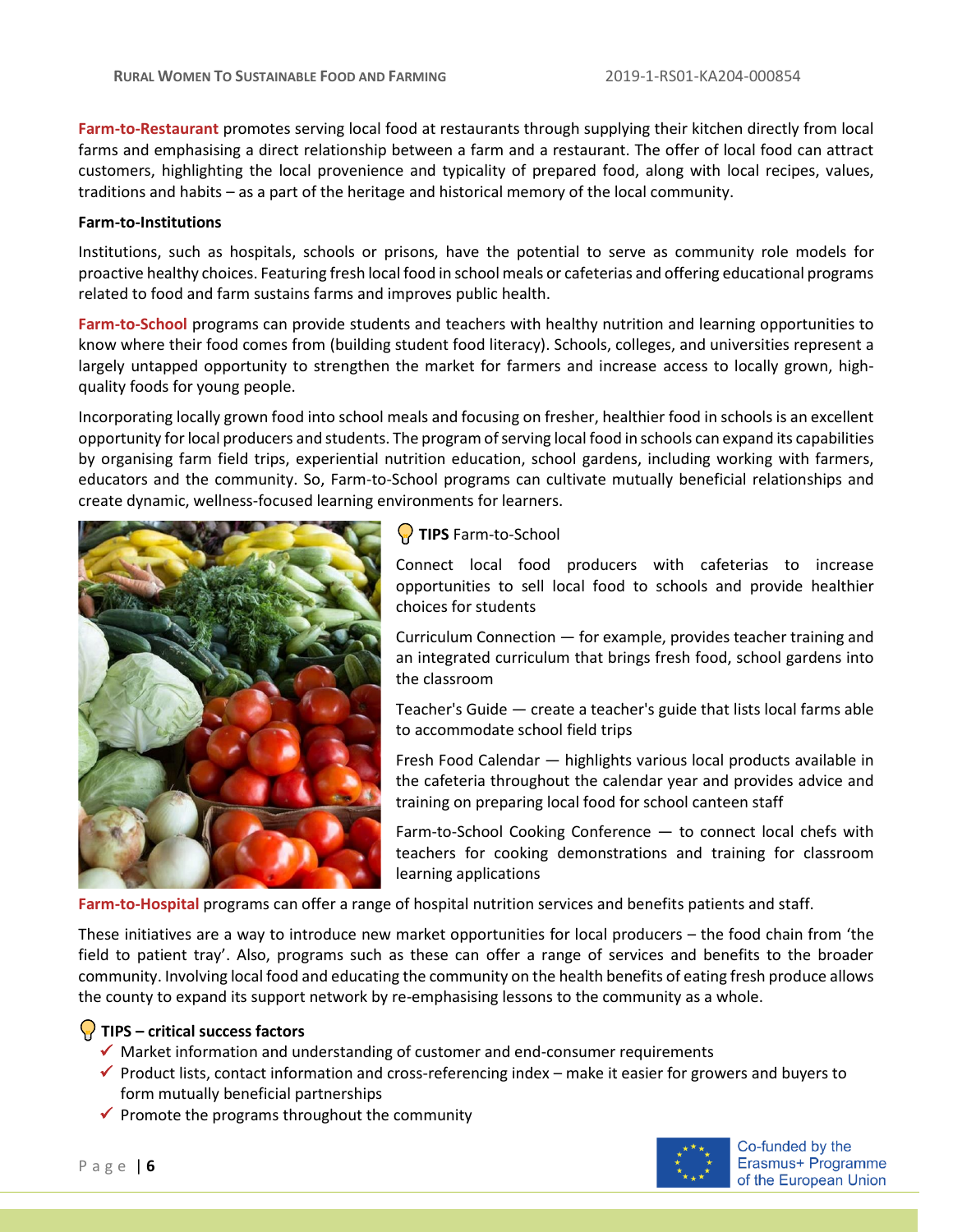# Farm-to-Chef

Some tips that farmers can consider to develop linkages:

- A Farm-to-Chef directory can be a useful tool for generating successful between farmrestaurant relationships

- Provide restaurants with marketing materials that advertise their use of locally grown food

- Engaging restaurants and chefs in a local food campaign

It affords visibility of locally grown food and helps brand the participating restaurants, which can stimulate sales. Chefs can also participate in community education efforts, especially through cooking demonstrations in schools.





Farm-to-Institutions

Steps for a Farm-to-Institutions program in a community:

- Partner with regional institutions to increase purchases of local food

- Work with local farmers to provide information, tools, and assistance to access institutions markets

- Work with institutions to adapt their food procurement and distribution systems to accommodate local purchasing

- Implement other Farm-to-Institutions local food initiatives such as CSAs, farm field trips for personnel, and improved access to farmers markets

Some producers choose to try to target new markets individually, building up their own business to be able to ensure consistency in scope, service and quality required by larger market areas. Others will find strength in numbers through cooperation or a single point of access, communication and administration that groups provide. Networks may also provide consistency of supply and greater volume, which broader markets anticipate in their service requirements.

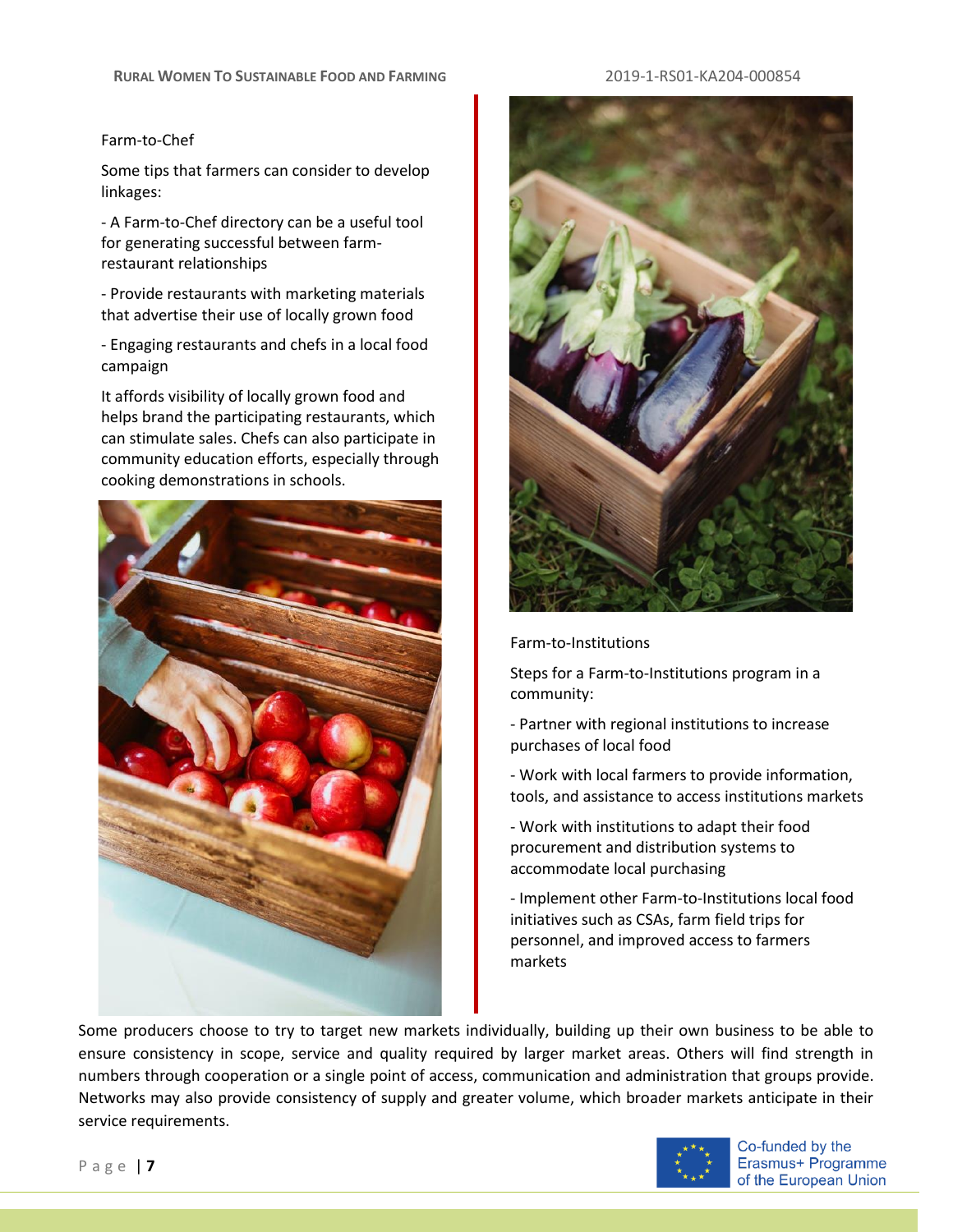## **Small-scale, local processing**

Farmers can expand market access and earn extra income by selling value-added products — processed crops and animals — to increase their value. Consumers are often willing to pay more for finished products that they are not used to making themselves. Once established, food processing can add profit for a farmer and provide convenience for customers.

The added value can range from post-harvest handling (e.g., cleaning, processing and packaging) to developing a convenience or finished product (e.g., flour, yoghurt, cheese, jams or pickled goods) to meat processing and packaging. Also, farmers can process oilseeds into delicious oils, while cattle breeders can add value to their sheep operations by processing and selling wool and yarn. Farmers who want to sell their vegetables to institutions (schools or hospitals) or restaurants will probably be more successful if they offer them pre-cut and packaged.

Expanding the range by including value-added products requires knowledge and skills, processing methods and equipment.

### **Additional services – Farm Tours and Farm Tourism**

Local food and farmers' markets are vital segments of the cultural and tourist experience.

When proffered the occasion, people are thrilled to visit surrounding farms and learn the personal stories of farm families who provide them with food. Farm tourism contributes to the 'authentic experience' of visitors — both urban, suburban and locals alike, and is an excellent economic opportunity for many rural areas. Also, it is an inspiring way to increase and expand the availability of local food. Organising on-farm events while serving fresh produce and including many creative offerings can highlight the farm. These opportunities can combine tours, farm stays, food festivals and other local food experiences.

Broader partnerships - by connecting local food producers and providers with tourism authorities, food services and other cultural and heritage attractions – can lead to building food tourism with positive benefits in both local food production and consumption.

### **Linking local produce with tourism resources – occasions can be seen in European food routes and region's trails**

Food tourism – an opportunity to place value-added products for visitors and tourists within a region, so they identify a distinctive style of cuisine and consider local food as part of their visiting experience. It is an influential element in providing vibrancy and variety to the local area, thereby enhancing its attraction as a tourist destination. Initiatives linking tourism to food – local ventures linking farming, food processing, tourism, retail and food business to promote regional produces – include:

- $\checkmark$  Using food as a means to create cultural capital and social cachet
- $\checkmark$  Forming a density of food and beverage suppliers that create a tourist experience in eating and shopping
- $\checkmark$  Creating an authentic local promise based on quality and fair prices
- $\checkmark$  Creating a unique product that is better than other regional food destinations

Visitors' experience of local food should be from simple, fresh, high quality and environmentally friendly products. Local food and drink linked with tourism reinforce the message of authenticity, where food is a representation of the destination. Food is, therefore, a critical part of the visitor experience and provides a key opportunity for food producers and tourism providers to create links or diversify their offerings.

# *Local Food Campaign Initiatives*

The local food campaigns encourage people to buy local food. Various options are available to pursue initiatives.

**• Marketing materials such as recipe cards, posters, check stuffers, coasters and food mats - through distribution** to restaurants/chefs, schools and other organisations to promote year-round opportunities to purchase and use

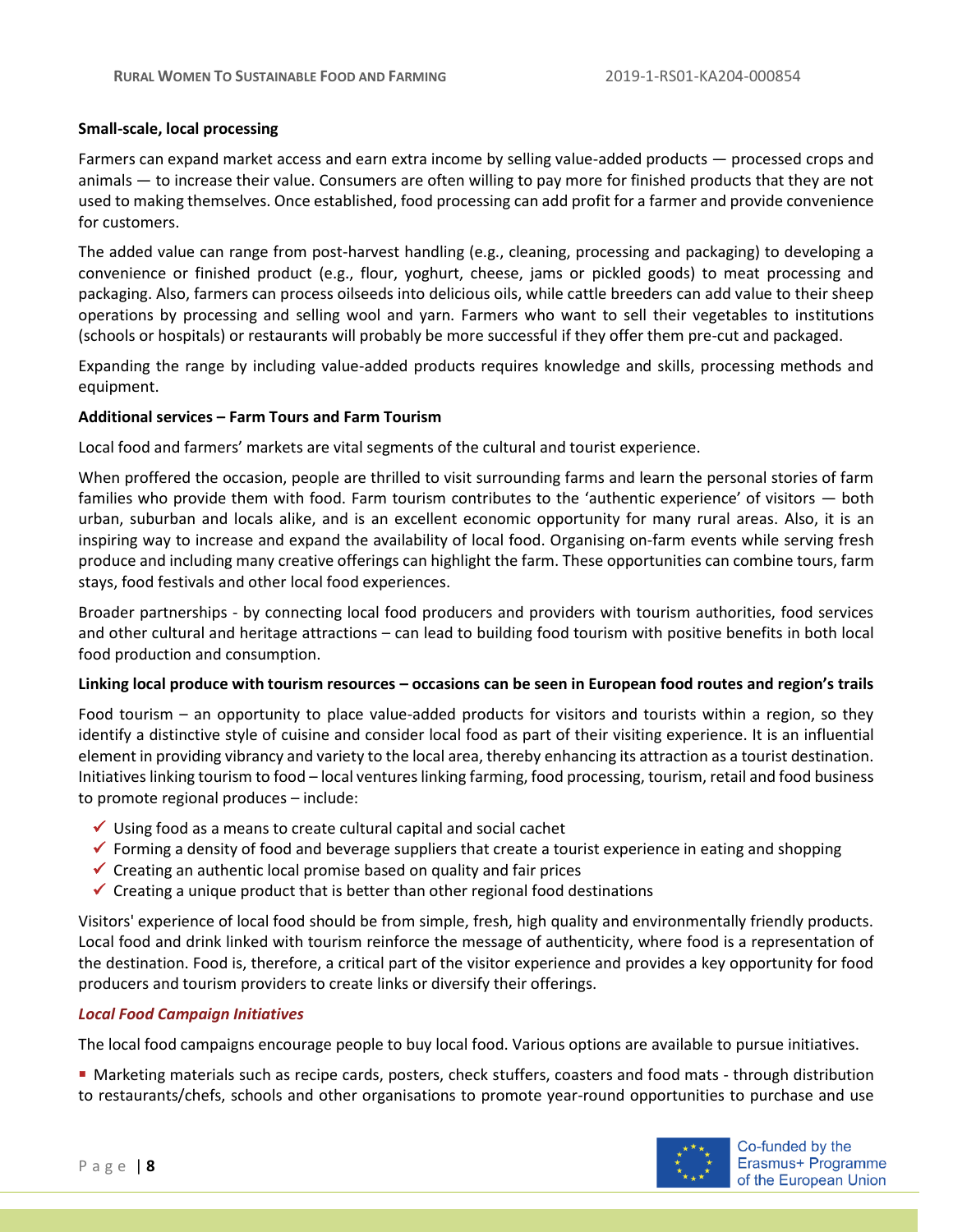local food products. The promotional campaign of the local farms can spotlight various local products each month of the year. Other good options include photos of the farm or farm flyers placed by products.

**Example 1** Farmer profiles in the area, charts of seasonal products, area maps and a regional calendar of events can further help rebuild the link between consumers and food growers or maintain these connections throughout the year.

■ Educational events at farmers' markets (or farm tours) – allows visitors, through describing and demonstrating methods of growing meat, poultry, fruits and vegetables, to learn about the benefits of fresh and seasonal local food and the impact of their choices on the people, animals, economy and planet. Additional incentives for people to come to farmers' markets can be weekly kids' activities — such as scavenger-hunting, small craft projects or cooking demonstrations — and appropriate coupons. It is also helpful to invite businesses and institutions vital to building a local food economy, such as restaurants, schools and hospitals.

■ Introduce recipe cards to the market by local celebrity chefs – to show consumers how straightforward it is to use the wide range of products on offer, using the ethos of variety and local ingredients. A striking way is for chefs to come to the market to do demonstrations, and at the same time, they can promote their restaurant by creating recipe cards and/or selling the "dish" in their restaurant. These recipe cards should contain the names of local food producers, thus helping to educate younger customers, and can be collected and used to form a seasonal collection of recipes.

▪ Local Food Guides can educate locals and tourists about local food, farmers and food traditions in the region. It can include listings and information about farms, farmers markets, CSAs, u-pick farms, including grocers, bakers, restaurants, caterers sourcing directly from the farm, or suggestions about farms to visit. The created guide should be updated annually, while local businesses can sponsor and advertise in the guide to gain visibility.

**Example 3 and tours 'Touch and Taste' for children to get directly involved in farms are also a great way.** 

■ An online arena is a magnificent place for messages and stories – it can be used for announcements, like contests and events, and to garner excitement about campaigns and initiatives. It is an excellent outlet for messaging and publishing news and provides a vast opportunity for reaching consumers. It can be used to share photos, short articles about local food products and farmers, what local foods are in season, farmers market news, happenings and recent accomplishments, local farm occasions and food's events, contests, and more.

The local food campaign promotion and communication plan should include:

- $\checkmark$  goals and metrics for measuring campaign results
- ✓ design directly related to the campaign purpose (what the campaign initiative will look like and how to use design elements to attract the audience)
- ✓ types of content to create and disseminate during the campaign (for example, blog posts, video ads, email newsletters, etc.)
- $\checkmark$  different channels to reach the campaign audience
- $\checkmark$  teams and people who will be part of the campaign plan from start to finish
- $\checkmark$  budget for running and disseminating the campaign (such as the amount to create content or advertising space in different areas)

Once a local food campaign is created and developed, it is necessary to spread the word.

Offline communication and promotional tools

- local media for advertising market promotions and ability to provide fresh food
- promotional materials such as flyers, posters, and/or rack cards that use images and appropriate language for recipients in the community

Online communication and promotional tools

Here are a few tools to consider: text messaging to advertise (SMS), website, blog, social media (like Facebook, Instagram and Twitter) and E-newsletters.

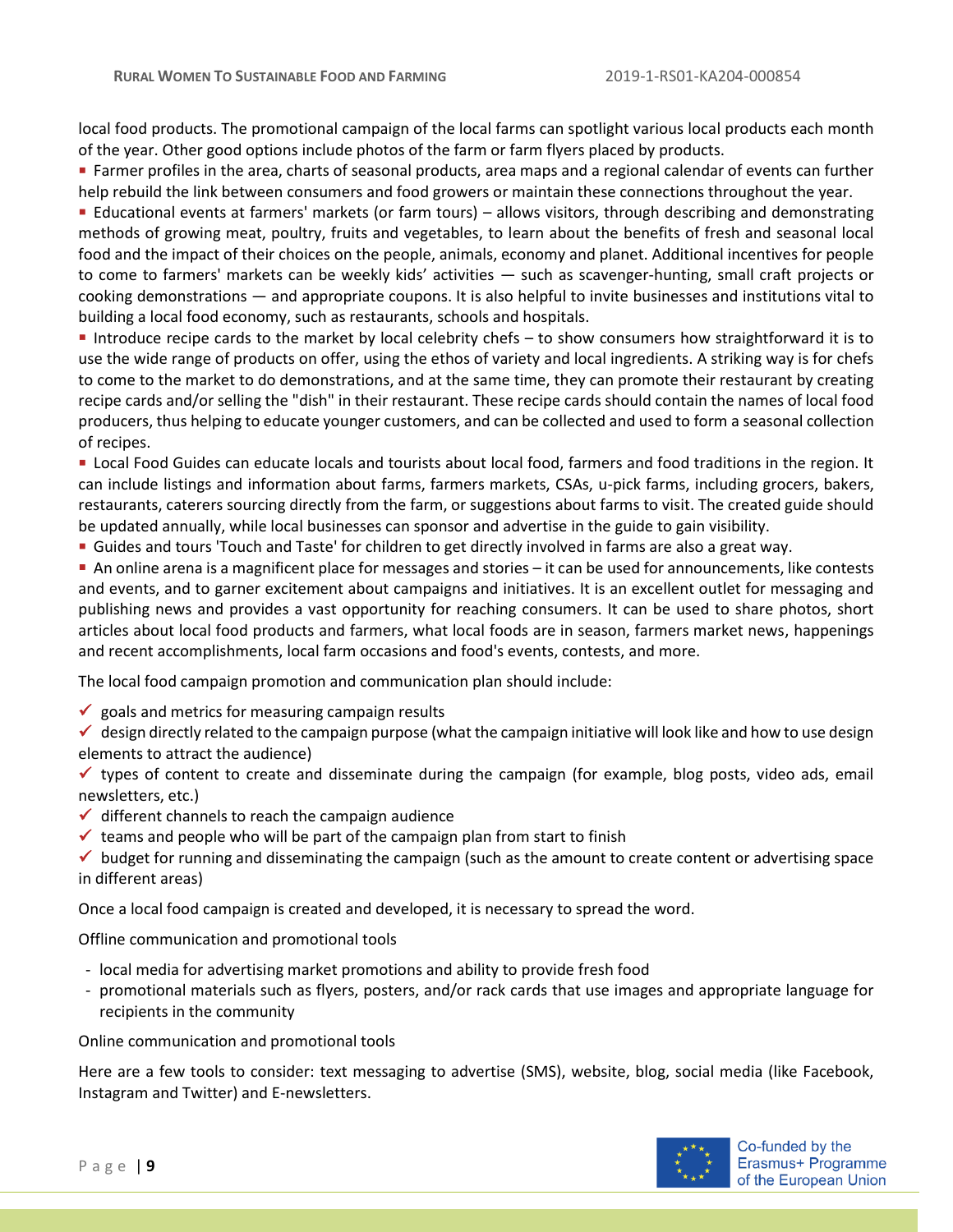# **Worksheet**: Increasing the Availability of Locally Grown Food

# **Increasing the Availability of Locally Grown Food – help make that happen**

How can you support local communities to bring about change?

How can you do this in your community?

Start with what's there and be creative!



Explanation:

The created worksheet follows the previous section and is designed to help adult educators delve deeper into the topic. By filling out the form, adult educators individually develop the scheme "Increasing the Availability of Locally Grown Food" according to the conditions in their local environment. That will improve their understanding of how they can organise educational activities and contribute to Increasing the Availability of Locally Grown Food.

Short instructions for filling in:

- In what geographic area will you focus your efforts?
- 1. Generate Awareness and Demand
- 2. Increase the Capacity of Local Farms and Farmers
- 3. Expand the Availability of Local Food
- 4. Local Food Campaign Initiatives

5. Planned activities – describe the activities you would undertake and how to organise them.

6. Expected results and impact – state what you expect to achieve and desired impact on farmers, local people and the community.

> **Recommendation for group work**: let adult educators work in pairs so that both participants are from the same local community.

After filling out the form "Increasing the Availability of Locally Grown Food", it is desirable that participants demonstrate their scheme to the entire group.



P a g e | **10**

**Discussion topic**: Encourage participants to comment and develop discussion in terms of presented schemas.



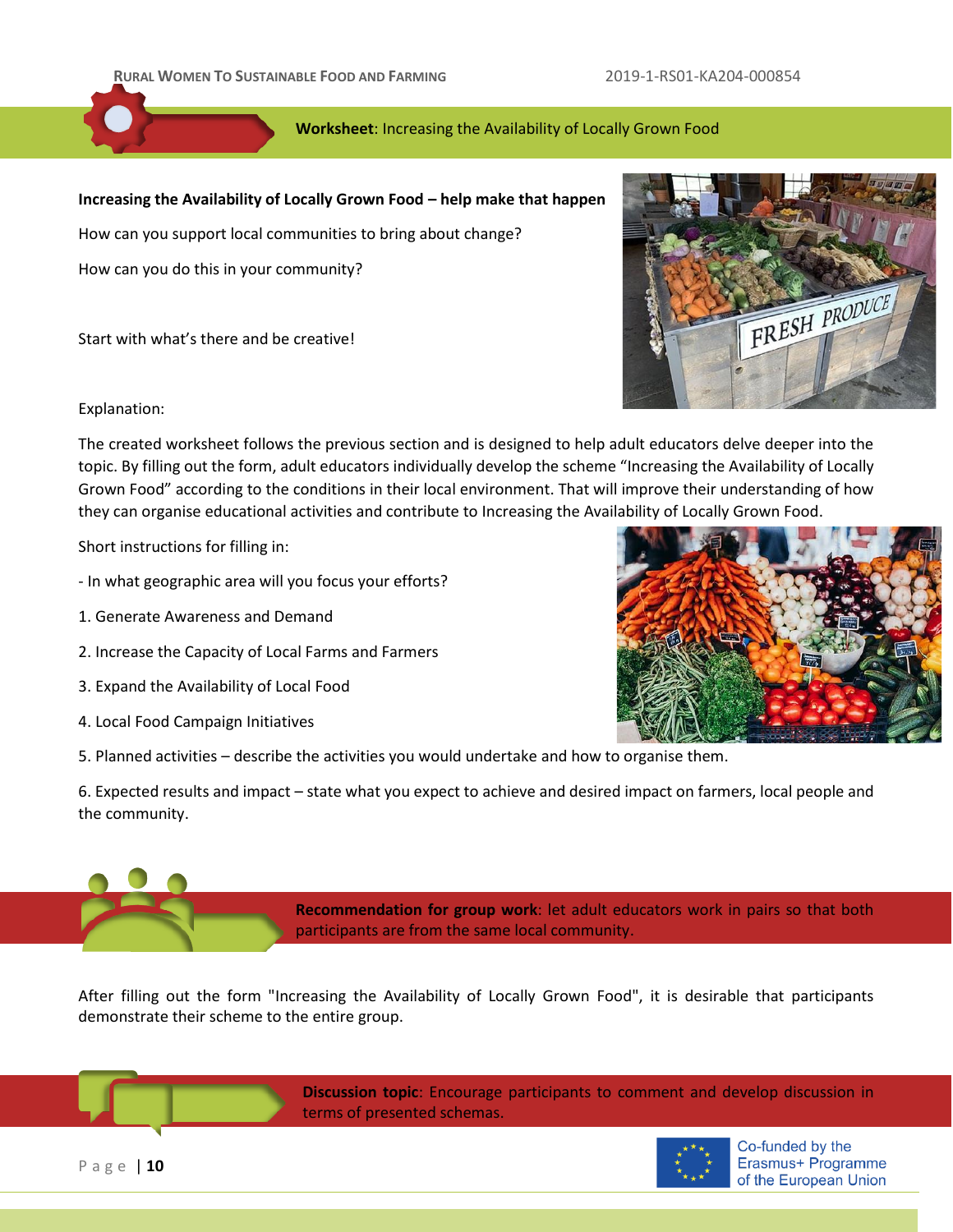